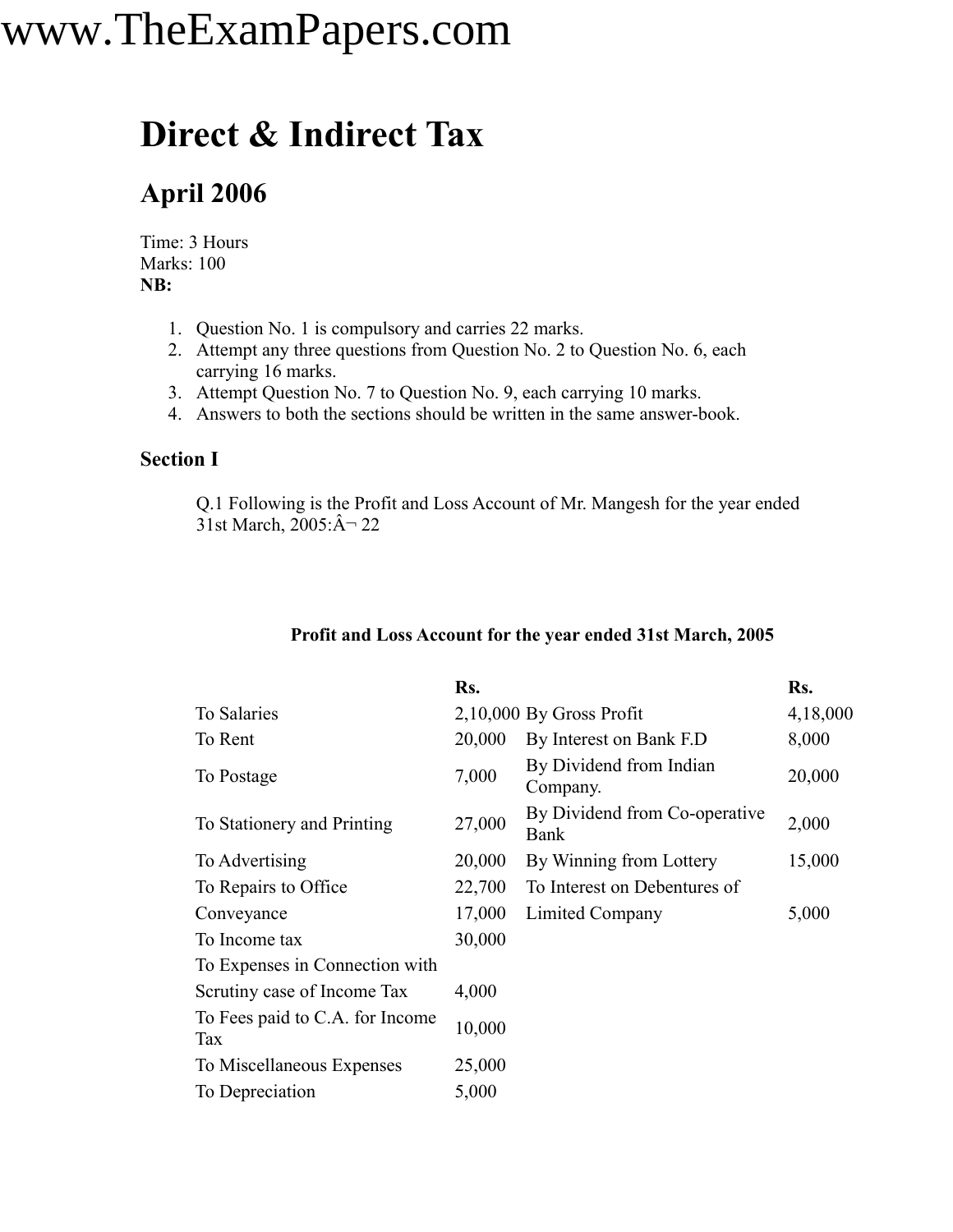| <b>Total</b>  | 4,68,000 Total | 4,68,000 |
|---------------|----------------|----------|
| To Net Profit | 50,300         |          |
| To Donations  | 20,000         |          |

Additional Information:

(1) Salaries include bonus due to employees Rs. 30,000 which was not paid before the due date of filing Income Tax Return.

(2) Rent is paid for residential house of Mr. Mangesh.

(3) Repairs to office include a. one time cash payment of Rs. 20,000 on 18/08/2004.

(4) Miscellaneous expenses include purchase of shares of an Indian Company for Rs. 20,000.

(5) Donations include donation by cash Rs. 15,000 and donation of books worth Rs. 5,000 both to an approved charitable trust.

(6) Depreciation as per Income Tax Rules is Rs. 4,000.

Compute the net taxable income of Mr. Mangesh for Assessment Year 2005-06. Q 2. Mr. Chandrakant Limaye is employed as a Lecturer in Modern College. He furnishes the following information for the year ending 31st March, 2005 16

| (i) Gross Salary received                                    | Rs. 30,000 p.m. |
|--------------------------------------------------------------|-----------------|
| (ii) Rent free bun glow (perquisite value)                   | Rs. 5,000 p. a. |
| (iii) Leave Salary received                                  | Rs. 15,000      |
| (iv) Bonus received                                          | Rs. 30,000      |
| (v) Arrears of Salary received for $(2002-03$ and $2003-04)$ |                 |
| On 17th March, 2005                                          | Rs. 1, 50,000   |
| (vi) Profession Tax deducted from salary                     | Rs. 200 p.m.    |
| (vii) Examiner ship remuneration from college                | Rs. 7,500       |
| (viii) Reimbursement of Medical bills                        | Rs. 4,800       |

(ix) He spent Rs. 4,500/- for purchase of books for his employment.

(x) He took a Medical Insurance Policy from GIC on 31st March, 2005 by paying a premium of Rs. 10,000/- in cash.

(xi) He made the following donations during the year :

(a) Rs. 15,000 to National Cultural Fund

(b) Rs. 15,000 to Air force Central Welfare Fund

(c) Rs. 5,000 worth of books given free to poor students.

Mr. Chandrakant Limaye is a handicapped person to the extent of 60%. Compute his net taxable income for the Assessment Year 2005-06.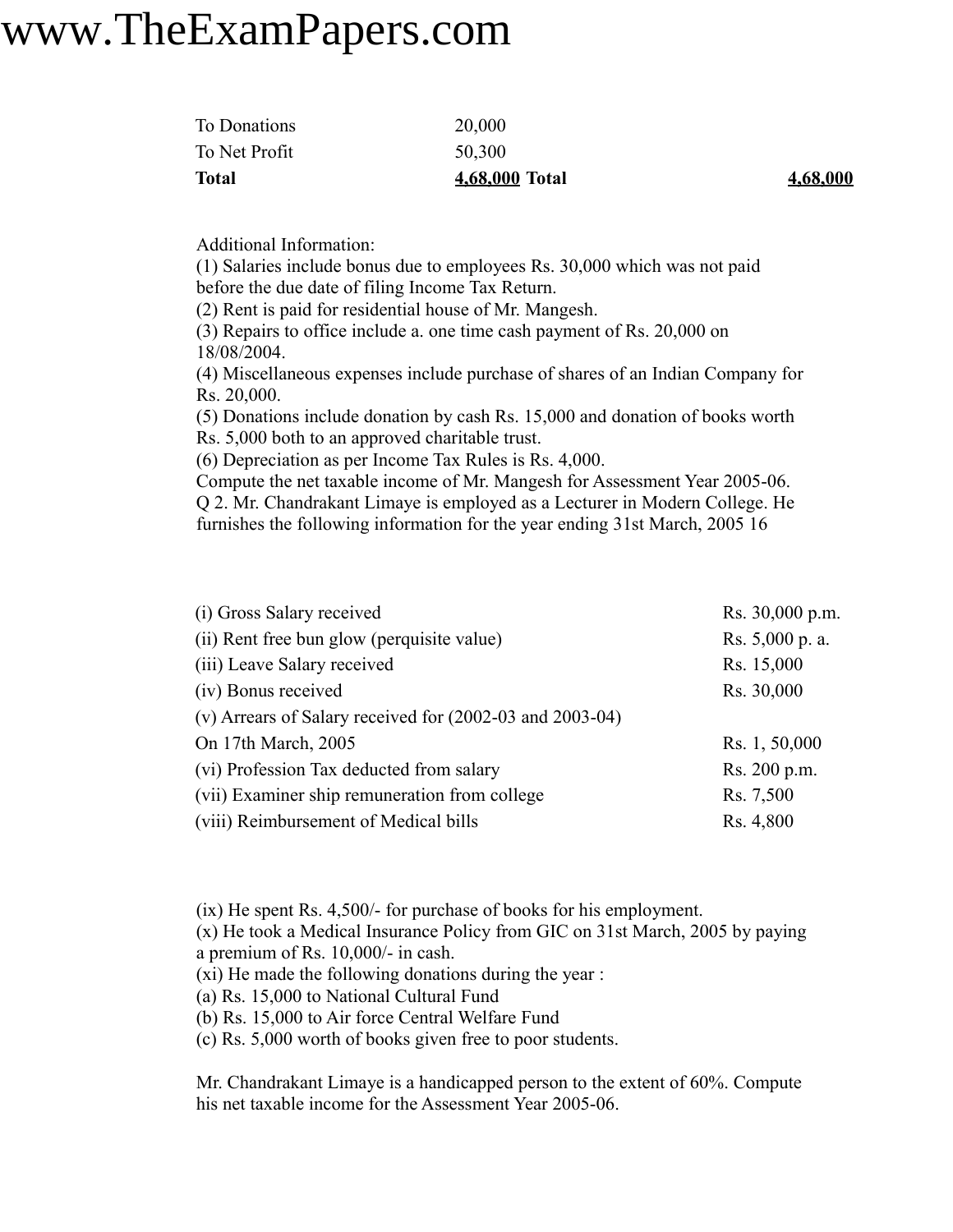Q. 3 . Mr. Sandeep Patil owns two houses in Mumbai, both of which are used by him for his own residence.The particulars of these houses are as follows for the previous year ended 31/3/2005: 14

| Gross Municipal Valuation<br>Rs.2,25,000<br>Rs.3,50,000                 |  |
|-------------------------------------------------------------------------|--|
|                                                                         |  |
| Fair Rent<br>Rs.2,50,000<br>Rs.4,00,000                                 |  |
| Municipal taxes $\hat{a}\hat{\epsilon}$ " due<br>Rs.25,000<br>Rs.35,000 |  |
| Rs.2,000<br>Rs.1,000<br>$\hat{a}\hat{\epsilon}$ " paid                  |  |
| Repairs<br>Rs.2,000<br>Rs.3,000                                         |  |
| Insurance Premium â€" due<br>Rs.500<br>Rs.600                           |  |
| Ground rent due<br>Rs.150<br>Rs.200                                     |  |
| Interest on funds borrowed for $\hat{a}\hat{\epsilon}$ "                |  |
| Rs.40,000<br>Rs. 40,000<br>Construction of house property               |  |
| Year in which loan was taken<br>1997<br>1998                            |  |

He also received the following income during the previous year 2004-05:

| (a) Accrued Interest on N.S.C. (VII issue)  | Rs. 6,000  |
|---------------------------------------------|------------|
| (b) Winning from lottery                    | Rs. 10,000 |
| (c) Interest on deposits with Bank of India | Rs. 4,000  |
| $(d)$ Interest on P.P.F.                    | Rs. 5,000. |

He also paid Medical Insurance Premium for self, by cheque of Rs. 3,000/-. Compute the Net Taxable Income of Mr. Sandeep Patil for the previous year 2004-05, relevant to Assessment Year 2005-06.

Q.4 a) Mr. Sanjay, an Indian Citizen went to U.S.A. for the first time for the purpose of employment on 8 10th May, 2004. He came back to India on 19th November, 2004. Find out his residential status for Assessment Year 2005-06. **8**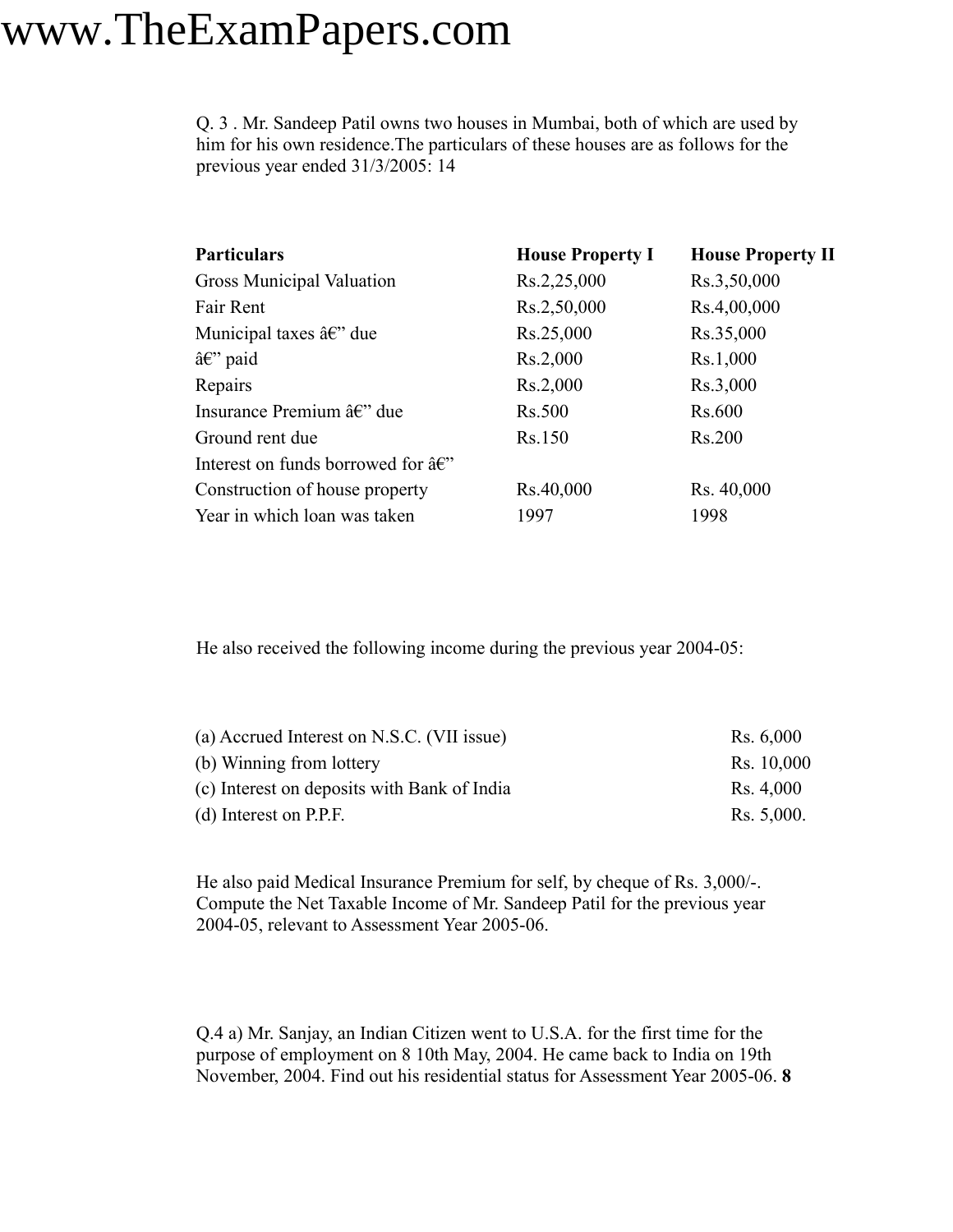b) Mr. Kamlesh purchased a house property for Rs. 1, 00,000 on 27th August, 1978. He made the following additions/alterations to the house property.

Cost of construction of 1st floor in Financial Year 1983-84 Rs. 3, 00,000. Cost of construction of 2nd floor in Financial Year 1990-91 Rs. 4, 00,000.Fair Market Value of the property on 01/4/1981 was Rs. 5, 00,000. He sold the property on 20th October, 2004 for Rs. 55, 00,000.He paid the brokerage of Rs. 55,000 for the sale transaction.The Cost Inflation Index for Financial Year 1981-82 is 1017, for Financial Year 1983-84 is 116, for Financial Year 1990-91 is 182 and for Financial Year 2004-05 is 480.Compute the Capital gain of Mr. Kamlesh chargeable to tax for Assessment Year 2005-06.

Q.5 Answer any eight of the following questions with reference to Assessment Year 2005-06:- **16**

- 1. Does clubbing of income include clubbing of losses also?
- 2. What is the amount of exemption available u/s. 10 when income of minor child is clubbed with the parent?
- 3. Mrs. Anuradha Patil who earns an 'Income from Business' attained the age of 65 years on 15th February, 2005. What is the maximum rebate she can claim?
- 4. Mr. Santosh Katdare has a gross salary of Rs. 96,000/- before giving any deduction u/s. 16, which is not less than 90% of his Gross Total Income. His allowable, investments for Sec. 88 are Rs. 20,000/-. He claims a rebate u/s. 88  $\omega$  20%. Is he correct?
- 5. State whether remuneration received by a Member of Parliament is taxable as 'Income from Salary $\hat{a} \in T^{M}$ ?
- 6. Mr. Kapil Sawant purchased a flat on 1st June, 2002 for Rs. 4, 00,000/ and sold it on 1st February, 2005 for Rs. 4, 75,000/-. He claims the capital gain as 'Long Term'. Is he correct?
- 7. "Rebate u/s. 88 is available to a partnership firm". Is the statement correct?
- 8. Mr. Ameya Patwardhan has paid Medical Insurance Premium of his brother who is totally dependent on him. Can he claim deduction u/s. 80 D?
- 9. A partner has received interest on capital from his partnership firm and claims it as "Income from Other Sources". Is he correct?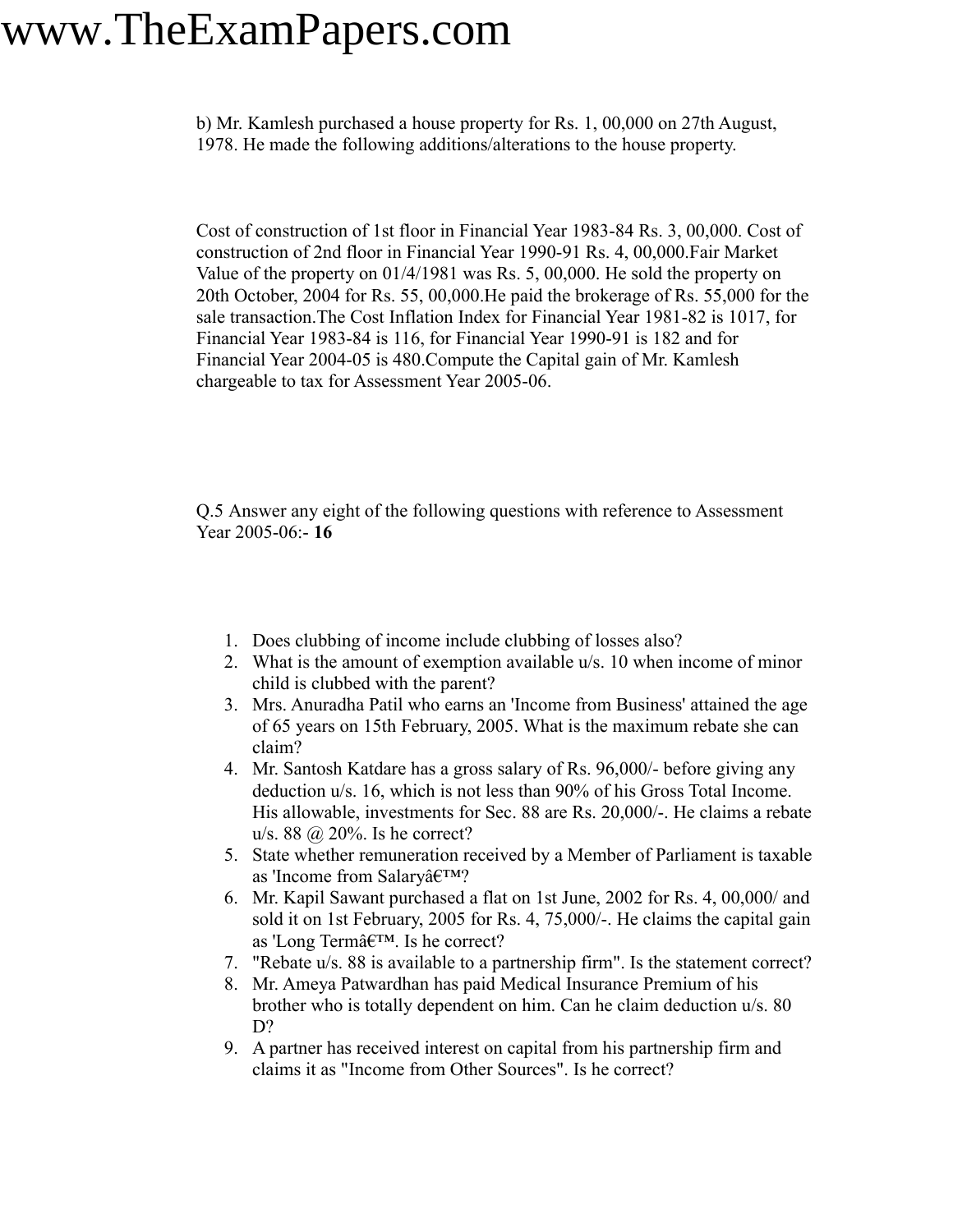10. Mr. Ramesh transferred his tenanted house to Mr. Rajesh and received Rs. 3, 00,000 towards transfer of tenancy rights. Is he liable for Capital Gain Tax?

Q.6 a) Define and explain the following according to the Income Tax Act, 1961. (Any two) **8**

- 1. Assesses.
- 2. Assessment Year.
- 3. Person.

b) Explain the various deductions u/s. 16 of the Income Tax Act, 1961 available from 'Income from Salary' for Assessment Year 2005-06. **8**

#### **Section II**

Q.7 "Rates of Tax differ in varied Circumstances". Explain with reference to the provisions of Central Sales 10 Tax Act, 1956. **10**

#### **OR**

Explain with reasons whether the following are "Business Activities" as per the provisions of the Central Sales Tax Act, 1956.

(a) Running of a Private Engineering College.

(b) Plantation of Teak Trees.

(c) Motor car purchased for personal use.

(d) Export of Ice creams.

(e) Running of a Restaurant.

#### Q.8 **(For REVISED COURSE)**

Define and explain the terms 'Purchase Price' and 'Sale Price'as per the provisions of the Maharashtra Value Added Tax Act.2002. **10** State with reasons whether the following are 'Goods' as per the provision of Maharashtra Value Added Tax Act, 2002:

(a) Newspapers.

(b) Mango Trees.

(c) Equity Share of Siemens Ltd.